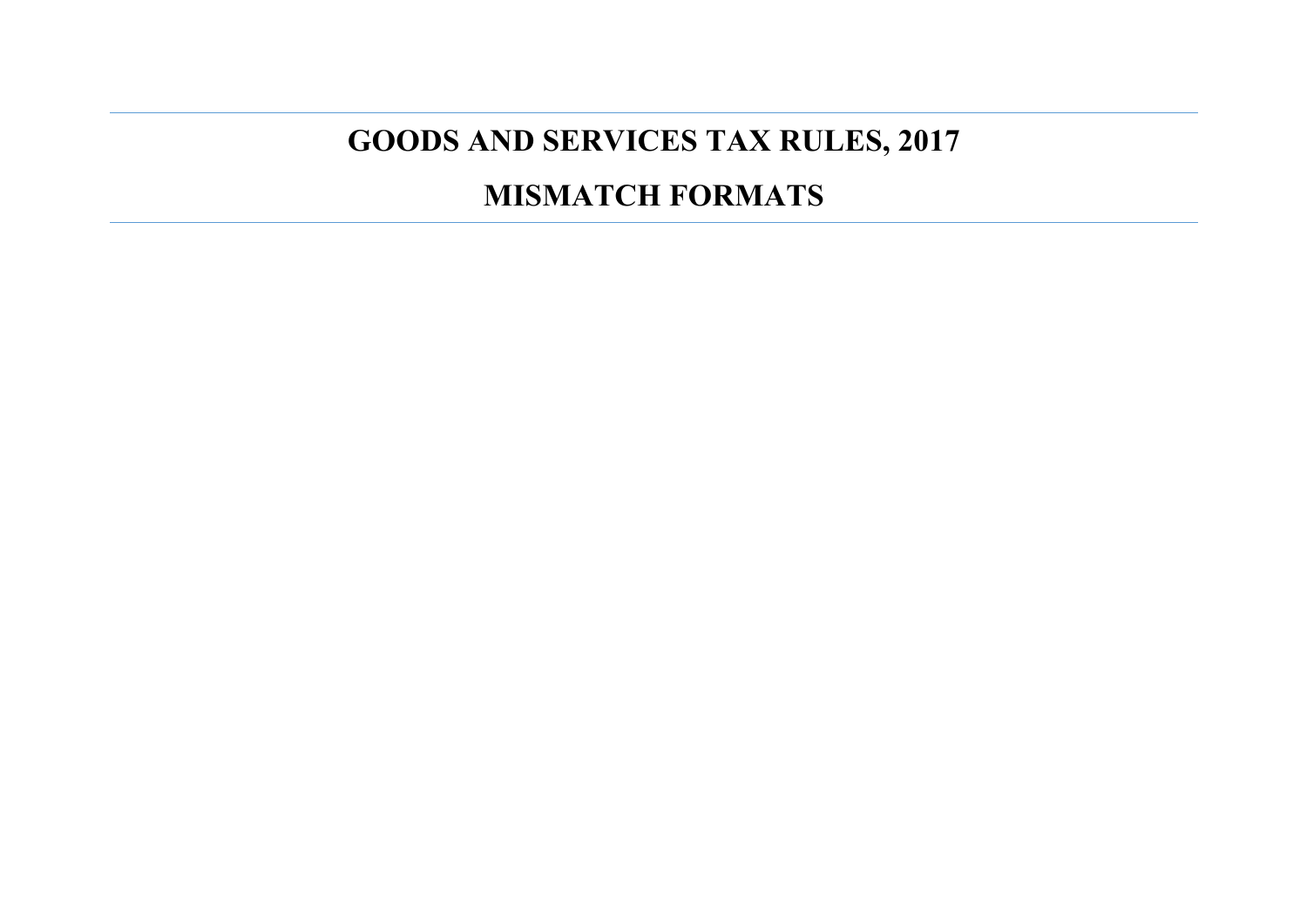|                |                                                                                                                                                                                                                                                                 |                  |        | Results of Matching after filing of the Returns of September (to be filed by 20 <sup>th</sup> October)                                                                                                                                                                                            |                             |         |              |  |                   |                |              |             |
|----------------|-----------------------------------------------------------------------------------------------------------------------------------------------------------------------------------------------------------------------------------------------------------------|------------------|--------|---------------------------------------------------------------------------------------------------------------------------------------------------------------------------------------------------------------------------------------------------------------------------------------------------|-----------------------------|---------|--------------|--|-------------------|----------------|--------------|-------------|
|                |                                                                                                                                                                                                                                                                 |                  |        | Bill of Entry No. /Invoice/Debit                                                                                                                                                                                                                                                                  |                             |         |              |  |                   |                |              |             |
|                |                                                                                                                                                                                                                                                                 | Note/Credit Note |        |                                                                                                                                                                                                                                                                                                   | <b>ITC/Output Liability</b> |         |              |  | <b>Interest</b>   |                |              |             |
|                |                                                                                                                                                                                                                                                                 |                  |        |                                                                                                                                                                                                                                                                                                   |                             |         | <b>State</b> |  |                   |                |              |             |
|                | Month                                                                                                                                                                                                                                                           | Date             | Number | <b>Taxable Value</b>                                                                                                                                                                                                                                                                              | Integrated                  | Central | / UT         |  | Cess   Integrated | <b>Central</b> | <b>State</b> | <b>Cess</b> |
| А.             | <b>Finally Accepted Input Tax Credit</b>                                                                                                                                                                                                                        |                  |        |                                                                                                                                                                                                                                                                                                   |                             |         |              |  |                   |                |              |             |
| A.1            |                                                                                                                                                                                                                                                                 |                  |        | Details of Invoices, Debit and Credit Notes of the month of September that have matched                                                                                                                                                                                                           |                             |         |              |  |                   |                |              |             |
|                | September                                                                                                                                                                                                                                                       |                  |        |                                                                                                                                                                                                                                                                                                   |                             |         |              |  | Nil               |                |              |             |
| $\overline{2}$ | Septmeber                                                                                                                                                                                                                                                       |                  |        |                                                                                                                                                                                                                                                                                                   |                             |         |              |  | Nil               |                |              |             |
| A.2            | Details of Invoices, Debit and Credit Notes of the month of August that were found to have mismatched in the return of the month of August filed<br>by 20th September but mismatch was rectified in the return for the month of September filed by 20th October |                  |        |                                                                                                                                                                                                                                                                                                   |                             |         |              |  |                   |                |              |             |
|                |                                                                                                                                                                                                                                                                 |                  |        |                                                                                                                                                                                                                                                                                                   |                             |         |              |  |                   |                |              |             |
|                | August                                                                                                                                                                                                                                                          |                  |        |                                                                                                                                                                                                                                                                                                   |                             |         |              |  | Nil               |                |              |             |
| 2              | August                                                                                                                                                                                                                                                          |                  |        |                                                                                                                                                                                                                                                                                                   |                             |         |              |  | Nil               |                |              |             |
| A.3            |                                                                                                                                                                                                                                                                 |                  |        | Details of Invoices, Debit and Credit Notes of the month of July and before but not earlier than April of the previous Financial Year which had                                                                                                                                                   |                             |         |              |  |                   |                |              |             |
|                |                                                                                                                                                                                                                                                                 |                  |        | become payable but the pairing supplier/recipient has included the details of corresponding document in his return of the month of September                                                                                                                                                      |                             |         |              |  |                   |                |              |             |
|                |                                                                                                                                                                                                                                                                 |                  |        | filed by 20th October and the reclaim is being allowed alongwith refund of interest.                                                                                                                                                                                                              |                             |         |              |  |                   |                |              |             |
|                | Month                                                                                                                                                                                                                                                           |                  |        |                                                                                                                                                                                                                                                                                                   |                             |         |              |  | Refund            |                |              |             |
| $\overline{2}$ | Month                                                                                                                                                                                                                                                           |                  |        |                                                                                                                                                                                                                                                                                                   |                             |         |              |  | Refund            |                |              |             |
| В.             |                                                                                                                                                                                                                                                                 |                  |        | Mismatches/Duplicates that have led to increase of liability in the return for September filed by 20th October                                                                                                                                                                                    |                             |         |              |  |                   |                |              |             |
| B.1            |                                                                                                                                                                                                                                                                 |                  |        | Details of Invoices, Debit and Credit Notes of the month of July that were found to have mismatched in the return of the month of July filed by<br>20th August but mismatch was not rectified in the return for the month of August filed by 20th September and have become payable in the return |                             |         |              |  |                   |                |              |             |
|                | for month of September to be filed 20th October                                                                                                                                                                                                                 |                  |        |                                                                                                                                                                                                                                                                                                   |                             |         |              |  |                   |                |              |             |
|                | July                                                                                                                                                                                                                                                            |                  |        |                                                                                                                                                                                                                                                                                                   |                             |         |              |  | Two Months        |                |              |             |
| $\overline{2}$ | July                                                                                                                                                                                                                                                            |                  |        |                                                                                                                                                                                                                                                                                                   |                             |         |              |  | <b>Two Months</b> |                |              |             |
| B.2            |                                                                                                                                                                                                                                                                 |                  |        | Details of Invoices, Debit and Credit Notes of the month of August that were found to be duplicates and have become payable in the return                                                                                                                                                         |                             |         |              |  |                   |                |              |             |
|                | September filed by 20th October                                                                                                                                                                                                                                 |                  |        |                                                                                                                                                                                                                                                                                                   |                             |         |              |  |                   |                |              |             |
|                | August                                                                                                                                                                                                                                                          |                  |        |                                                                                                                                                                                                                                                                                                   |                             |         |              |  | One Month         |                |              |             |
| $\overline{2}$ | August                                                                                                                                                                                                                                                          |                  |        |                                                                                                                                                                                                                                                                                                   |                             |         |              |  | One Month         |                |              |             |
| B.3            |                                                                                                                                                                                                                                                                 |                  |        | Details of Invoices, Debit and Credit Notes of the month of August where reversal was reclaimed in violation of Section 42/43 and that have                                                                                                                                                       |                             |         |              |  |                   |                |              |             |
|                |                                                                                                                                                                                                                                                                 |                  |        | become payable in the return of September filed by 20th October                                                                                                                                                                                                                                   |                             |         |              |  |                   |                |              |             |
| 1              | August                                                                                                                                                                                                                                                          |                  |        |                                                                                                                                                                                                                                                                                                   |                             |         |              |  | One Month-high    |                |              |             |
| $\overline{2}$ | August                                                                                                                                                                                                                                                          |                  |        |                                                                                                                                                                                                                                                                                                   |                             |         |              |  | One Month-high    |                |              |             |
| C.             |                                                                                                                                                                                                                                                                 |                  |        | Mismatches/Duplicates that will lead to increase of liability in the return for October to be filed by 20th November                                                                                                                                                                              |                             |         |              |  |                   |                |              |             |

*C.1 Details of Invoices, Debit and Credit Notes of the month of August that were found to have mismatched in the return of the month of*